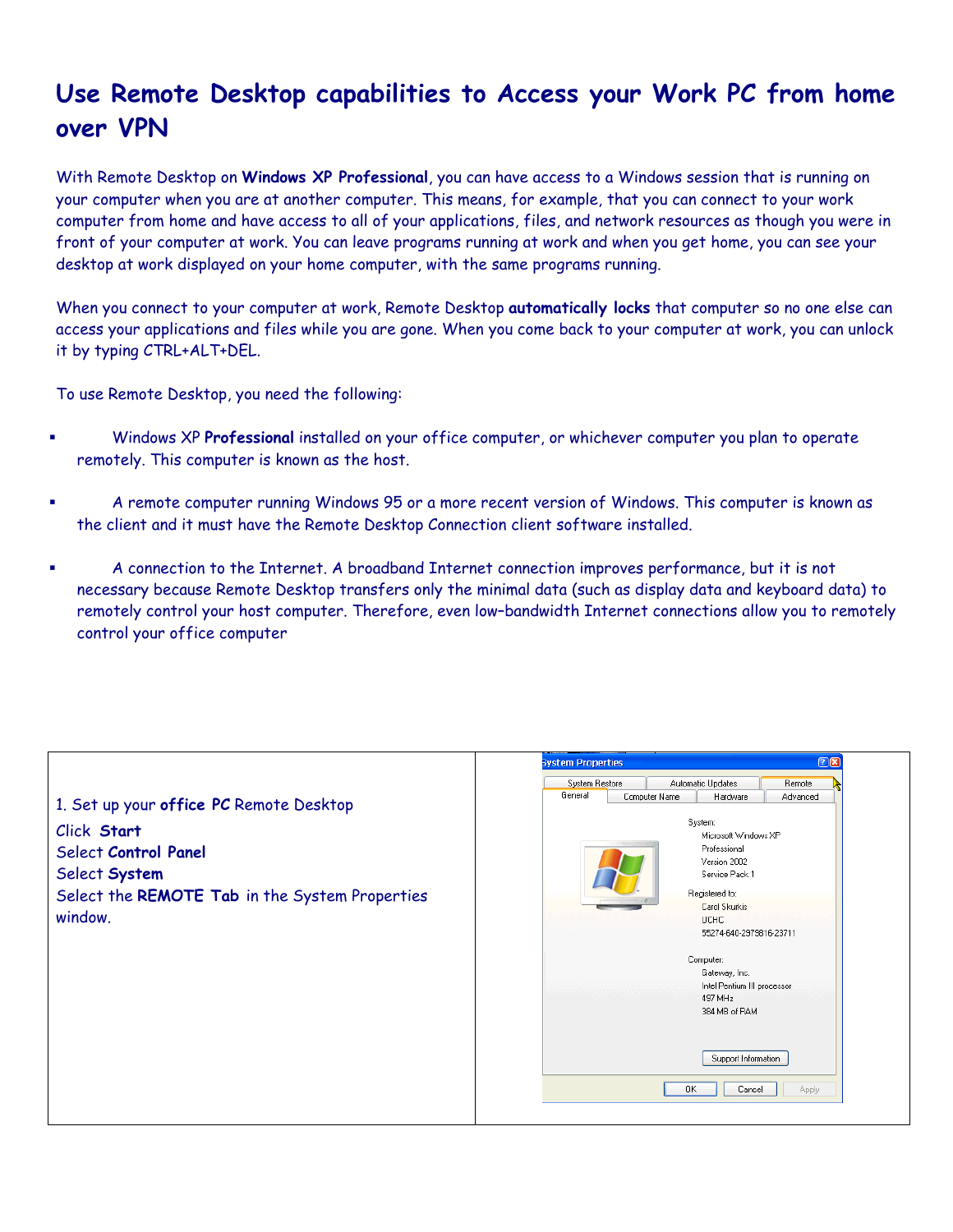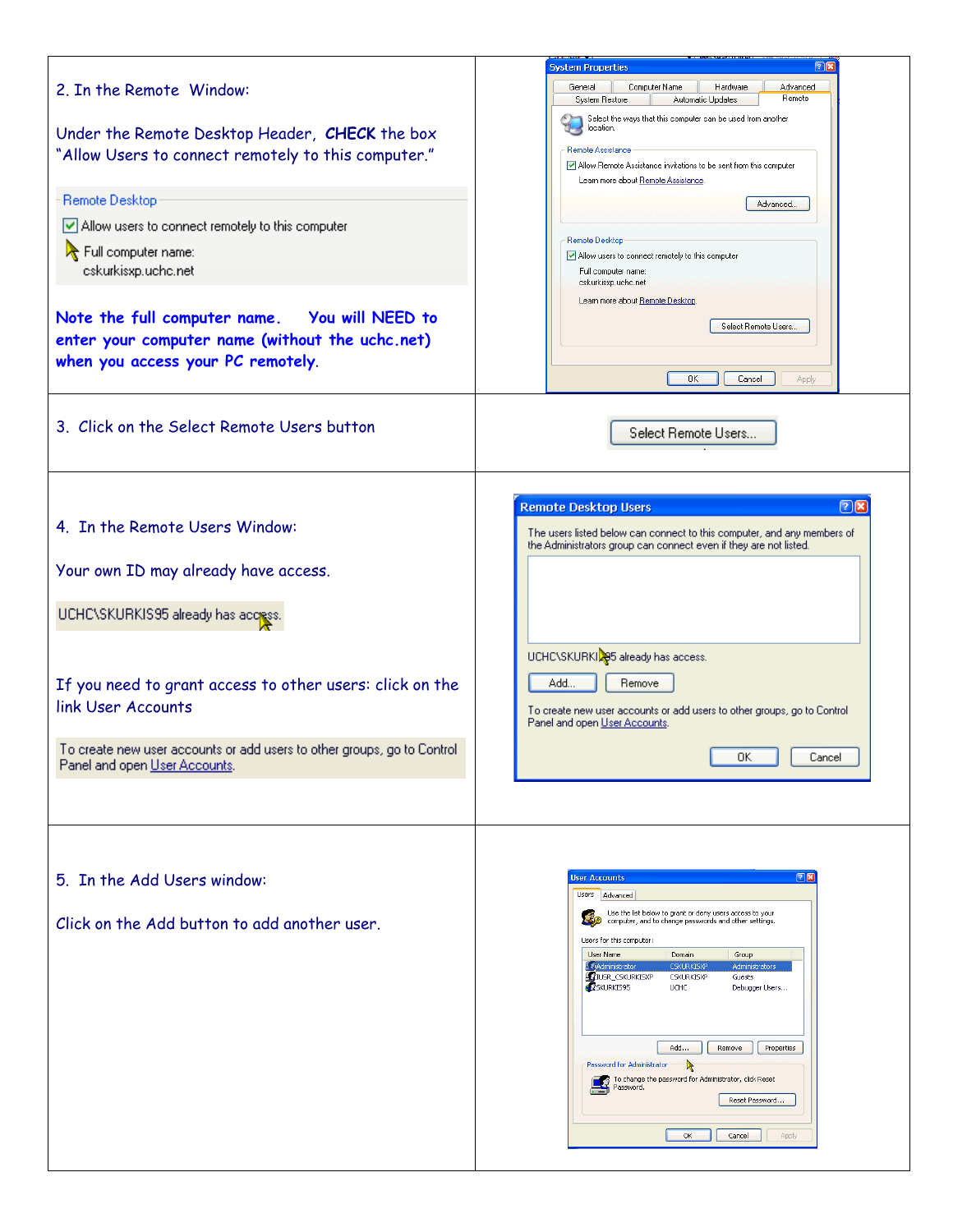| 6. In the Add New User window:<br>Type in the User Name and Domain, if known,<br>otherwise click on the Browse Button                                                                                   | <b>Add New User</b><br>Type the domain and user name of a user to give them<br>permission to use this computer.<br>User name:<br>Domain:<br>Browse<br>R<br>To continue, click Next.<br>$<$ Back<br>Next<br>Cancel                                                                                                                                                                                                                                                                                                           |
|---------------------------------------------------------------------------------------------------------------------------------------------------------------------------------------------------------|-----------------------------------------------------------------------------------------------------------------------------------------------------------------------------------------------------------------------------------------------------------------------------------------------------------------------------------------------------------------------------------------------------------------------------------------------------------------------------------------------------------------------------|
| 7. Enter the user's last name, then click on Check<br><b>Names</b><br>(You can click on EXAMPLES, if you wish)                                                                                          | 25<br><b>Select User</b><br>Select this object type:<br>User<br>Object Types<br>From this location:<br><b>Entire Directory</b><br>Locations<br>Enter the object name to select (examples):<br>Check Names<br>Advanced<br>OK.<br>Cancel                                                                                                                                                                                                                                                                                      |
| 8. If multiple entries are found, select the correct<br>user from the list, then click on OK.<br>You'll be returned to the preceding screen. Note that<br>the user's name is now underlined (validated) | 2 <sup>o</sup><br><b>Multiple Names Found</b><br>More than one object matches the following object name: "zer." Select an<br>object from this list or, to reenter the name, click Cancel.<br>Matching names:<br>Name (RDN)<br>Logon Name (pre-Wi   E-Mail Address<br>In Folder<br>Zerella<br>Zerella@GDE.UCHC<br>Zerella<br>education.uchc.net/U<br>₹Z ∠erpaStolk<br>∠erpaStolk<br>ZerpaStolk@resident<br>education.uchc.net/U.<br>Z Zervou, Christina<br>ZERVOU<br>zervou@uchc.edu<br>uchc.net/Users<br>$\Box K$<br>Cancel |
| Click on OK to exit this screen.                                                                                                                                                                        | 20<br><b>Select User</b><br>Select this object type:<br>User<br>Object Types<br>From this location:<br><b>Entire Directory</b><br>Locations<br>Enter the object name to select (examples):<br>Zerella<br>Check Names<br>Advanced<br>OK.<br>Cancel                                                                                                                                                                                                                                                                           |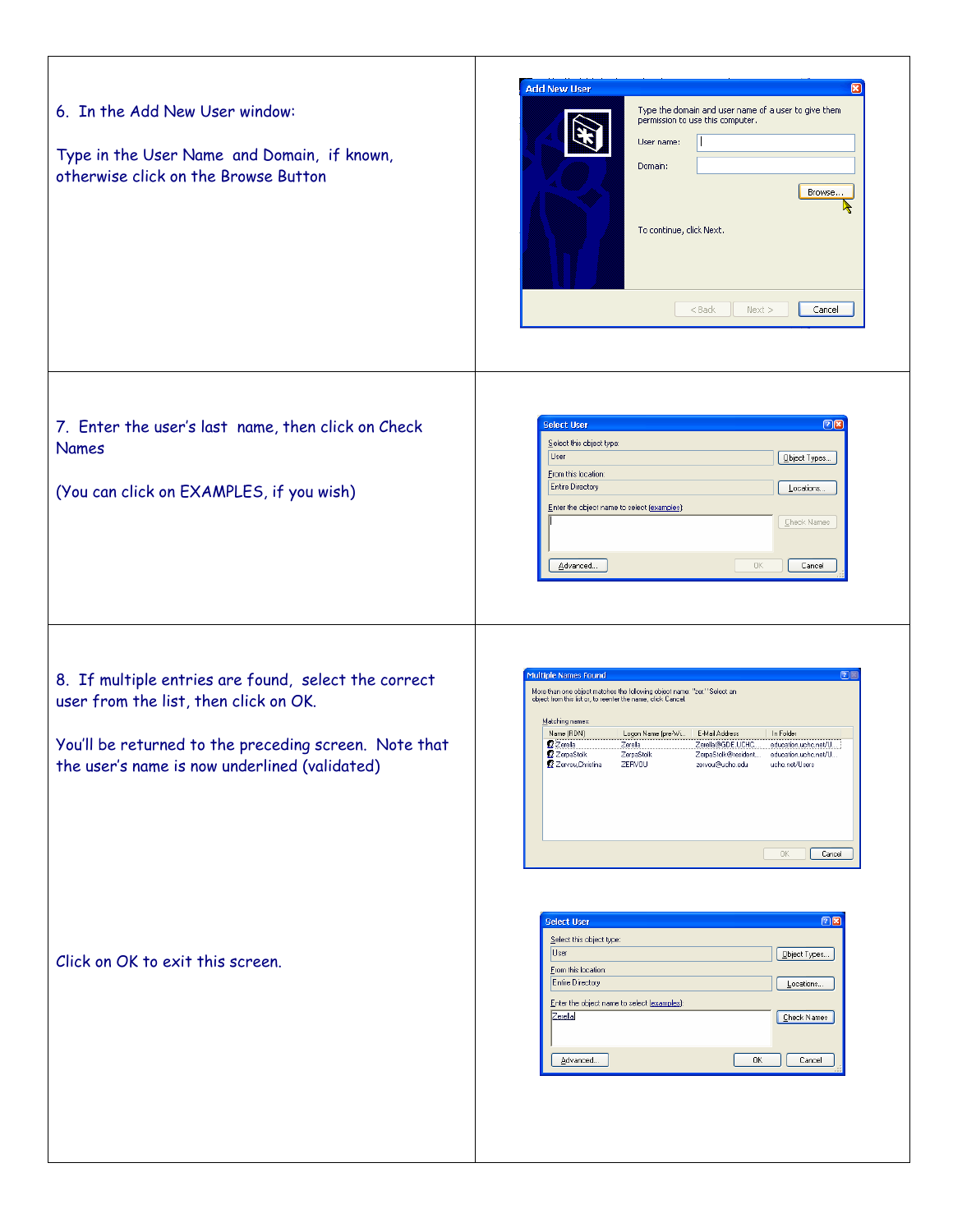9. You'll be returned to the Add New User window, click Next to continue. (to add permissions)

| <b>Add New User</b>      |                                                                                          | ⊠                            |
|--------------------------|------------------------------------------------------------------------------------------|------------------------------|
|                          | Type the domain and user name of a user to give them<br>permission to use this computer. |                              |
|                          | User name:                                                                               | Zerella                      |
|                          | Domain:                                                                                  | <b>EDUCATION</b>             |
| To continue, click Next. |                                                                                          | Browse                       |
|                          |                                                                                          | Cancel<br>$<$ Back<br>Next > |

10. Click the appropriate option for the level of access to give to the User.

Note: if you are adding another users, you may want to make them a Restricted user.

## Click on Finish.

Then click OK to close out the User Accounts Screen, then OK again to close Remote Desktop Users Window,. Then OK to close the Systems Properties window.

Your computer is now set up for Remote Access.

Remember to leave your system on, but turn your monitor off.

Note: when you access your system remotely, your office PC will be secure – no one will be able to "see" what you are doing on your office monitor..

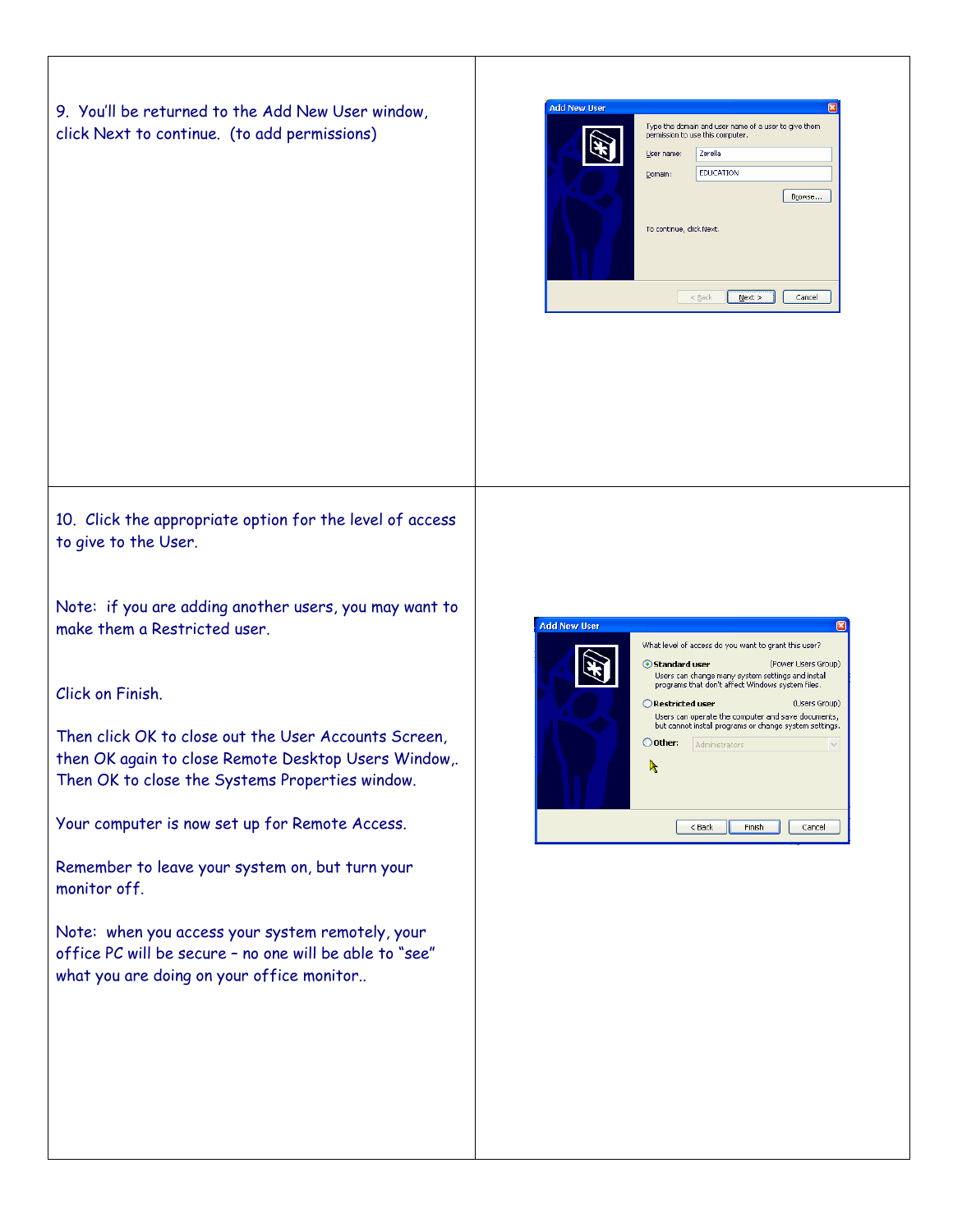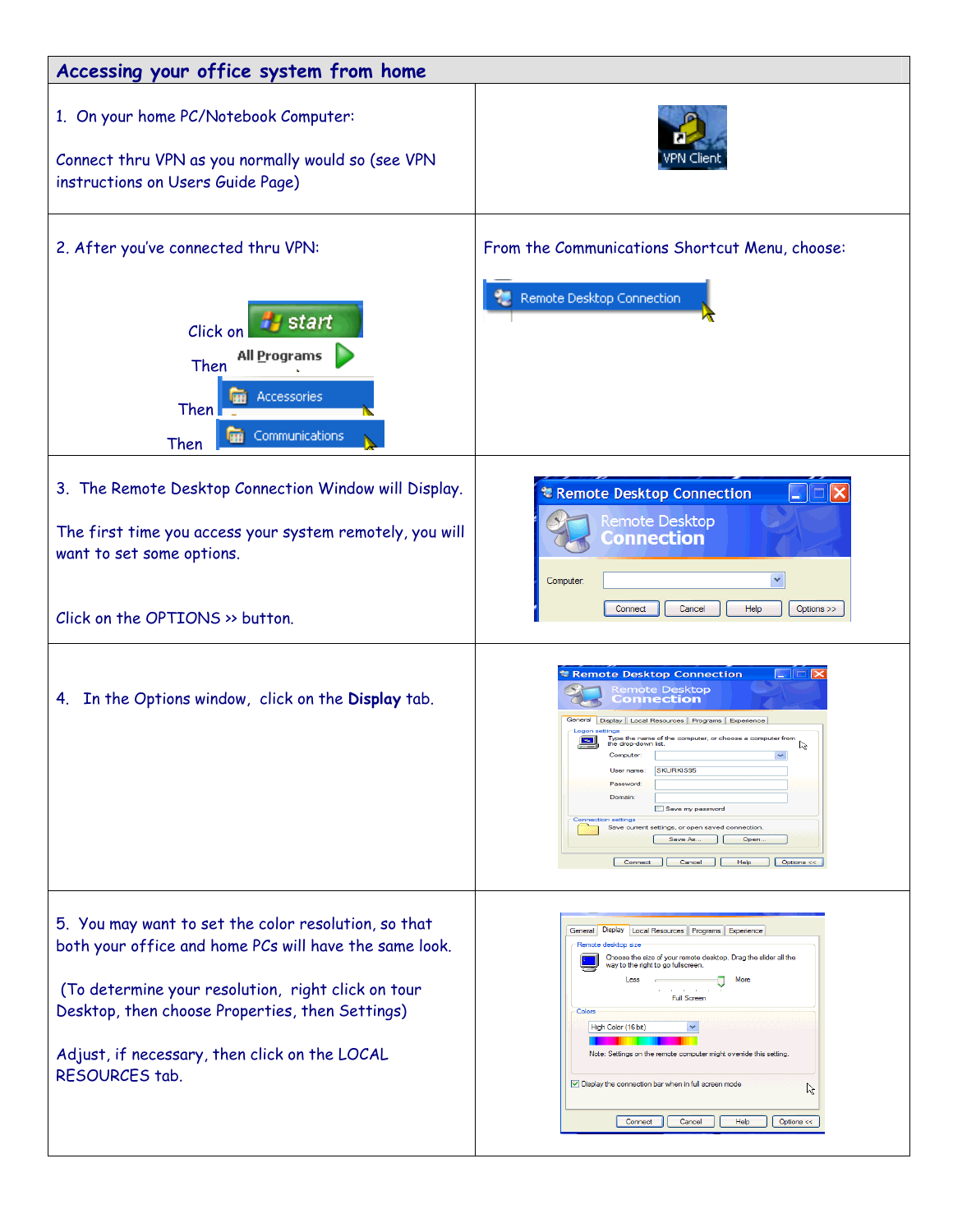| 6. In the Local Resources window, you can set options<br>to control Sound, keyboard and access to Local (office)<br>devices.<br>Change selections as desired, then click on the<br>PROGRAMS tab.                                                                                                                                                 | General Display Local Resources Programs Experience<br>Remote computer sound<br>()⊱<br>Bring to this computer<br>$\checkmark$<br>Keyboard<br>۵.<br>Apply Windows key combinations<br>(for example ALT+TAB)<br>举举<br>In full screen mode only<br>Local devices<br>Connect automatically to these local devices when logged on<br>Ī<br>to the remote computer:<br><b>Disk drives</b><br>$\nabla$ Printers<br>Serial ports<br>R<br>Connect<br>Cancel<br>Help<br>Options << |
|--------------------------------------------------------------------------------------------------------------------------------------------------------------------------------------------------------------------------------------------------------------------------------------------------------------------------------------------------|-------------------------------------------------------------------------------------------------------------------------------------------------------------------------------------------------------------------------------------------------------------------------------------------------------------------------------------------------------------------------------------------------------------------------------------------------------------------------|
| 7. Programs options include automatically starting a<br>Program on your office PC when you connect. Yoou can<br>leave this blank.<br>Next click on the EXPERIENCE Tab                                                                                                                                                                            | General   Display   Local Resources   Programs   Experience<br>Start a program<br>Start the following program on connection<br>Program path and file name.<br>Start in the following folder:<br>ド<br>Connect<br>Cancel<br>Help<br>Options <<                                                                                                                                                                                                                            |
| 8. In the Experience window, you will need to choose<br>your connection speed.<br>Broadband (128 Kbps - 1.5 Mbps)<br>Modem (28.8 Kbps)<br>Modem (56 Kbps)<br>Broadband (128 Kbps - 1.5 Mbps)<br>LAN (10 Mbps or higher)<br>Custom<br>From the Drop down menu, choose Broadband for DSL<br>or Cable connection.<br>Then, click on the GENERAL Tab | General   Display   Local Resources   Programs   Experience<br>Performance<br>?<br>Choose your connection speed to optimize performance.<br>✓<br>Broadband (128 Kbps - 1.5 Mbps)<br>Allow the following:<br>Desktop background<br>Show contents of window while dragging<br>Menu and window animation<br>$\triangledown$ Themes<br>R<br>$\vee$ Bitmap caching<br>Connect<br>Cancel<br>Help<br>Options <<                                                                |
| 9. If you have made any changes to the options, you<br>can save the changes. Click on SAVE AS.                                                                                                                                                                                                                                                   | Default.rdp<br>×<br>File name:<br>Save<br>$\checkmark$<br>Cancel<br>Save as type:<br>Remote Desktop Files (*.RDP)                                                                                                                                                                                                                                                                                                                                                       |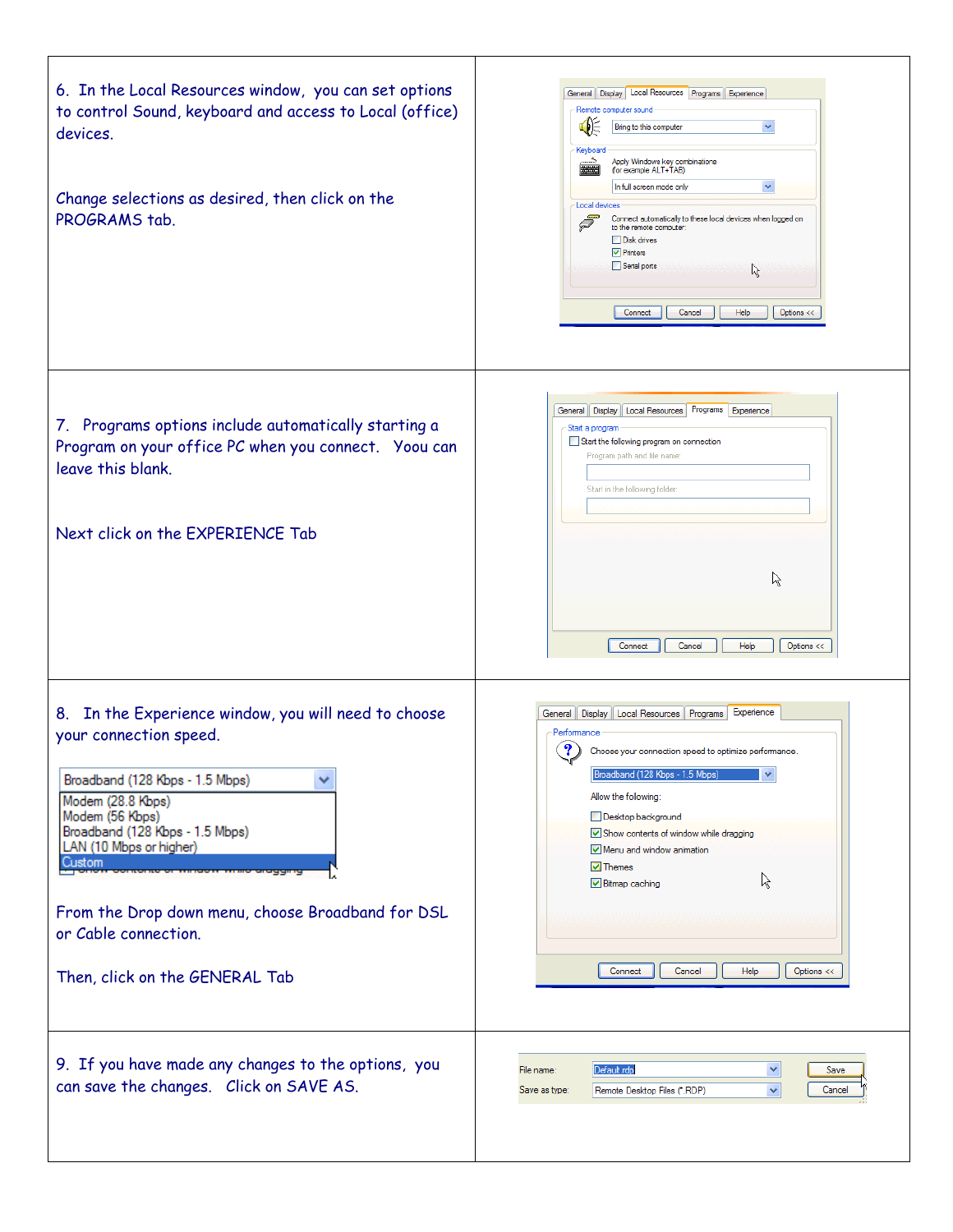| General I<br>Display   Local Resources   Programs   Experience<br>Logon settings<br>Type the name of the computer, or choose a computer from                                                                                                                                      |
|-----------------------------------------------------------------------------------------------------------------------------------------------------------------------------------------------------------------------------------------------------------------------------------|
| the drop-down list.<br>Computer:<br>SKURKIS95<br>User name:                                                                                                                                                                                                                       |
| Password:<br>Domain:<br>Save my password                                                                                                                                                                                                                                          |
| Connection settings<br>Save current settings, or open saved connection.<br>Open<br>Save As.<br>Help<br>Cancel<br>Options <<<br>Connect                                                                                                                                            |
| Reminder: When you connect to your computer at work,<br>Remote Desktop automatically locks that computer so no<br>one else can access your applications and files while you<br>are gone. When you come back to your computer at work,<br>you can unlock it by typing CTRL+ALT+DEL |
| cskurkisxp<br>™×                                                                                                                                                                                                                                                                  |
| cskurkisxp - Remote Desktop<br>cskurkisxp - Remo.                                                                                                                                                                                                                                 |
| Disconnects your session. You can reconnect to the session when you log on<br>Disconnel Disconnel<br>Disconnect Windows<br>Are you sure you want to disconnect?<br>Disconnect<br>Cancel                                                                                           |
|                                                                                                                                                                                                                                                                                   |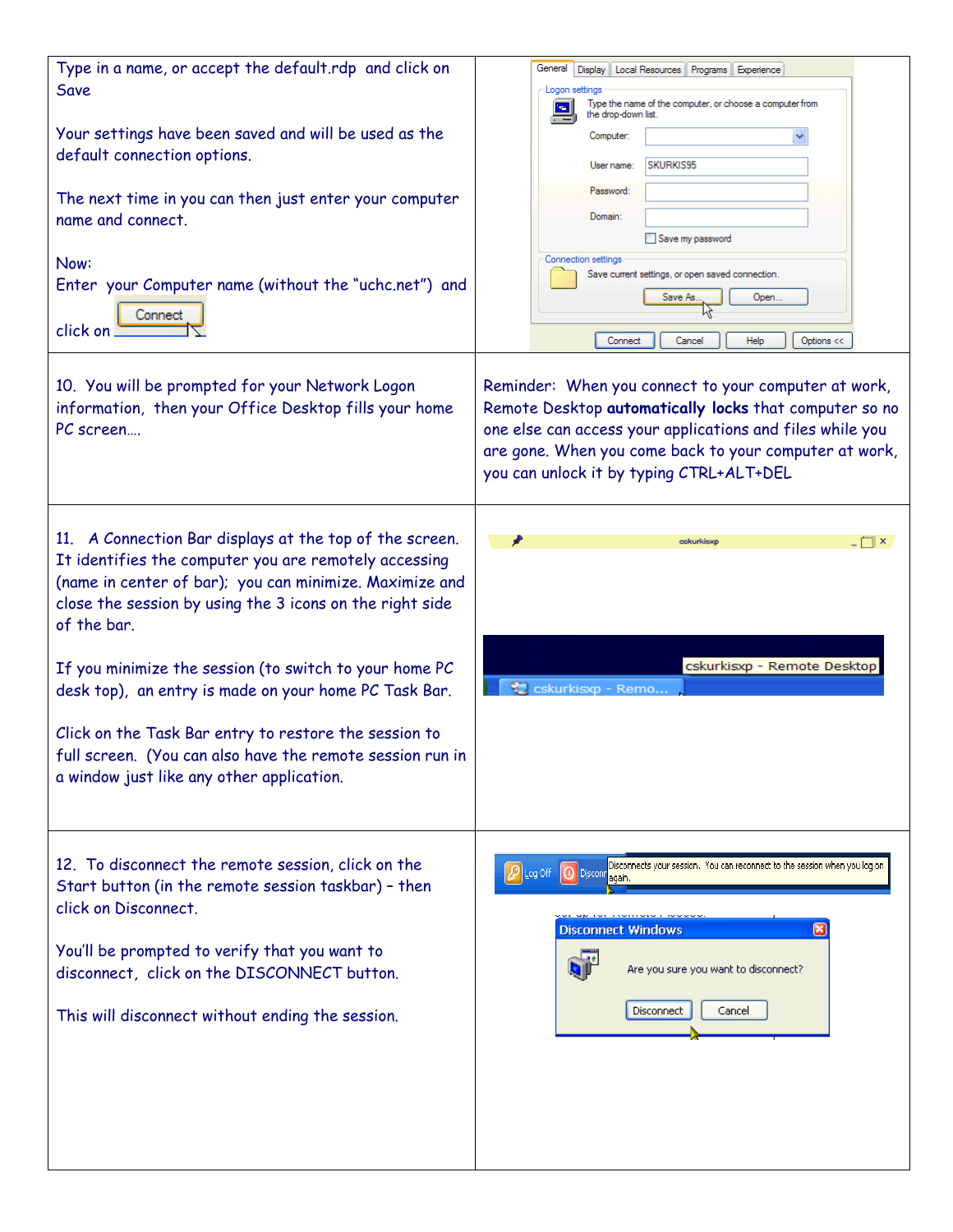| 13. To log off and end the session                                                                                                                                                               | In the Remote Desktop Connection window, click<br>$\bullet$<br>Start, and then click Shut Down.<br>The Shut Down Windows dialog box appears.<br>In the drop-down menu, select Log Off<br>$\bullet$<br><username>, and then click OK</username>                                                                                                                                                                                                                                                                                                                                                                                                                                                                     |
|--------------------------------------------------------------------------------------------------------------------------------------------------------------------------------------------------|--------------------------------------------------------------------------------------------------------------------------------------------------------------------------------------------------------------------------------------------------------------------------------------------------------------------------------------------------------------------------------------------------------------------------------------------------------------------------------------------------------------------------------------------------------------------------------------------------------------------------------------------------------------------------------------------------------------------|
| 14. To open a saved connection<br>In Windows Explorer, open the My<br>$\bullet$<br>Documents\Remote Desktops folder.<br>Click the .Rdp file for the connection you want<br>$\bullet$<br>to open. | Note: A Remote Desktop file (.rdp) file contains all of<br>the information for a connection to a remote computer,<br>including the Options settings that were configured when<br>the file was saved.<br>You can customize any number of .rdp files, including<br>files for connecting to the same computer with different<br>settings. For example, you can save a file that connects<br>to MyComputer in full screen mode and another file that<br>connects to the same computer in 800×600 screen size.<br>By default, rdp files are saved in the My<br>Documents\Remote Desktops folder. To edit an .rdp file<br>and change the connections settings it contains, right-<br>click the file and then click Edit. |

If you have Windows XP in the Office but not at home, you can download client software for your PC

This software package will install the client portion of Remote Desktop on any of the following operating systems: Windows 95, Windows 98 and 98 Second Edition, Windows Me, Windows NT® 4.0, or Windows 2000. (This is the same verion of the client software as in Windows XP Service Pack 1.) When run, this software allows older Windows platforms to remotely connect to a computer running Windows XP Professional with Remote Desktop enabled.

This package provides flexible deployment options of the full Terminal Services Client, including auto–repair through Windows Installer technology and application publishing via IntelliMirror™ management technologies or Microsoft Systems Management Server (SMS).

Go to Microsoft's web site for the download at this URL:

http://www.microsoft.com/windowsxp/pro/downloads/rdclientdl.asp

## **How to Control the Remote Desktop**

After you establish a Remote Desktop connection, your remote desktop is displayed in its own window. You can use the keyboard and mouse of the local host to control the remote computer.